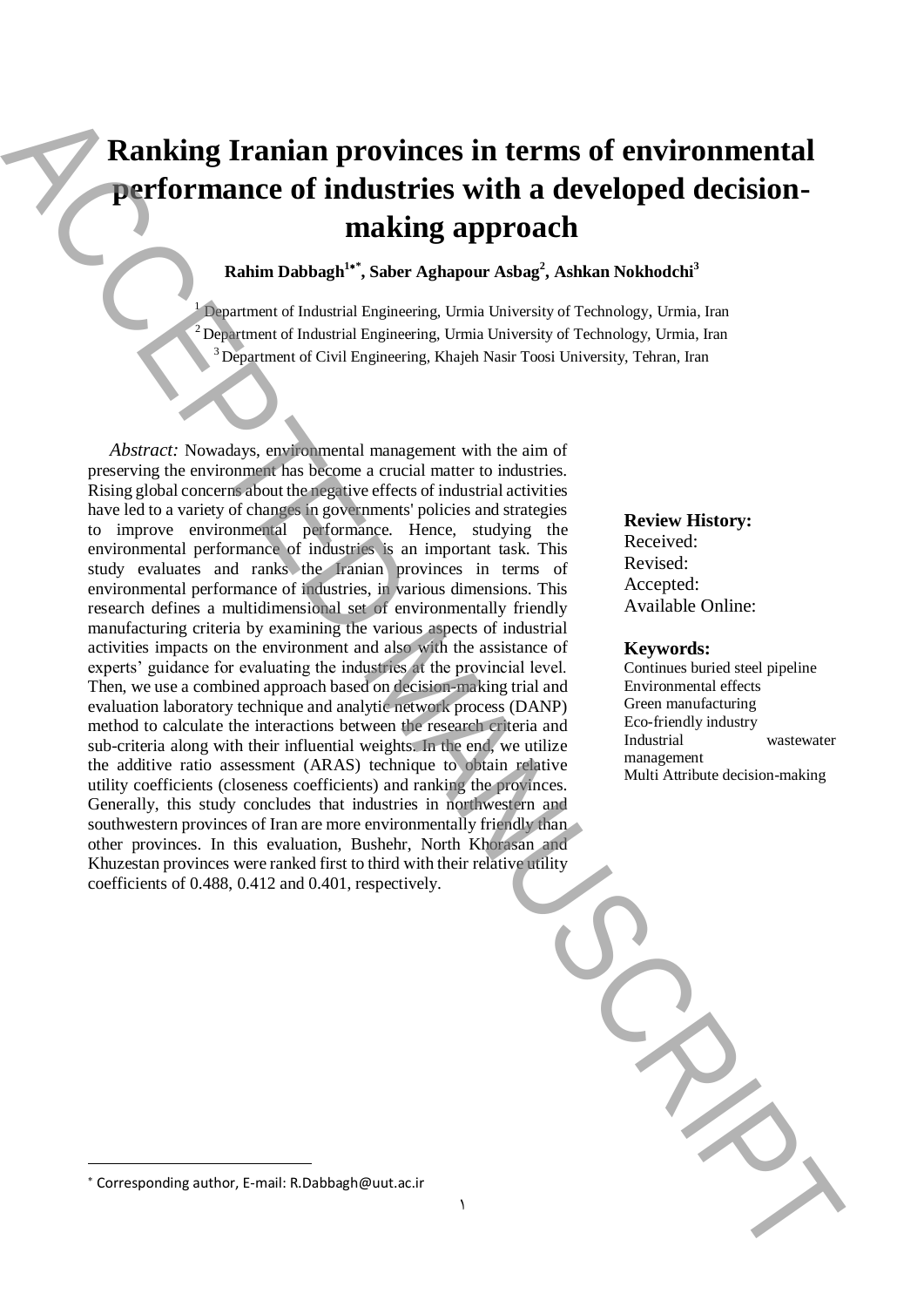## **1- Introduction**

The industry is an important part of any country's economy. However, its negative aspects have undeniable destructive effects on the environment. Industries are one of the largest consumers of materials, water, and energy in any country and plays an important role in the production of environmental pollutants[1]. The environmental effects of manufacturing industries are greater than any other industry in the world. These effects are mainly due to the consumption of materials, water and energy in industrial production systems and are generally divided into four categories including emissions, production of industrial waste, consumption of valuable resources and emissions of greenhouse gases[2].

Nowadays, manufacturing industries are under increasing pressure from consumers, stakeholders, and governments to reduce the environmental impact of their industrial activities. Recently, green production strategies have been recognized as one of the most popular and effective options for improving the environmental performance of industries  $[r][3]$ . Green production refers to the production of goods using environmentally friendly processes and technologies to reduce the environmental impact of industries [4, 5]. Nowadays, environmental protection has become a growing concern for every country. Therefore, control of environmental pollutants is a high priority for authorities [6].

Iran's rapid population growth and industrialization have led to neglect of environmental conservation in parts of the industry, which requires prudent oversight by industry and environment officials. Also, despite the great interest and motivation on the subject of sustainable industry and environmentally friendly production, research in this field is lacking. Therefore, this study intends to evaluate and rank the country's provinces in terms of environmental performance of industries by providing a multidimensional set of comprehensive criteria. For this purpose, an integrated approach of multi-criteria decision-making (MCDM) is presented and used. The proposed approach is a combination of DEMATEL and ANP methods used to derive interactions between criteria and subcriteria as well as their weight calculation. In the next step, the ARAS technique is used to evaluate and rank the industries of the provinces.

#### **2- Methodology**

Numerous researches have been carried out on solving the environmental problems of the Iranian industry by combining different MCDM tools[7]. This study presents a developed MCDM approach for environmental assessment of industries at provincial level of the country. Initially, according to the opinions of industry and environmental experts, a multidimensional set of green production and environmentally friendly industry criteria, has been defined to evaluate the industries of the provinces. Then, with the help of the DEMATEL technique, the values of interactions between the criteria and sub-criteria were extracted and in the next steps, these values were used to normalize the ANP unweighted super matrix and extract the fair weights of the criteria and sub-criteria. Finally, the evaluation of the industries of the provinces is completed by performing calculations of the ARAS technique and obtaining the relative utility coefficients of each province and their ranking. Figure 1 shows the methodological framework of this research. **Example the interior is an interior in the any country, between the signature and the methods of the interior of the interior of the interior interior is a specifical methods and the number of interior interior is a gene** 

#### **3- Results and Discussion**

In this research, different dimensions of industrial activities impact in the provinces of the country on the characteristics of the environment from the industrial workshops of the country between 1392 to 1397 have been considered and the criteria for evaluating them in terms of environmental compatibility have been defined. Based on the literature of environmental characteristics of industrial producers for the main criteria including the number of environmental units and staff of these units, environmental certificates of producers, amount of industrial wastewater produced and recycled,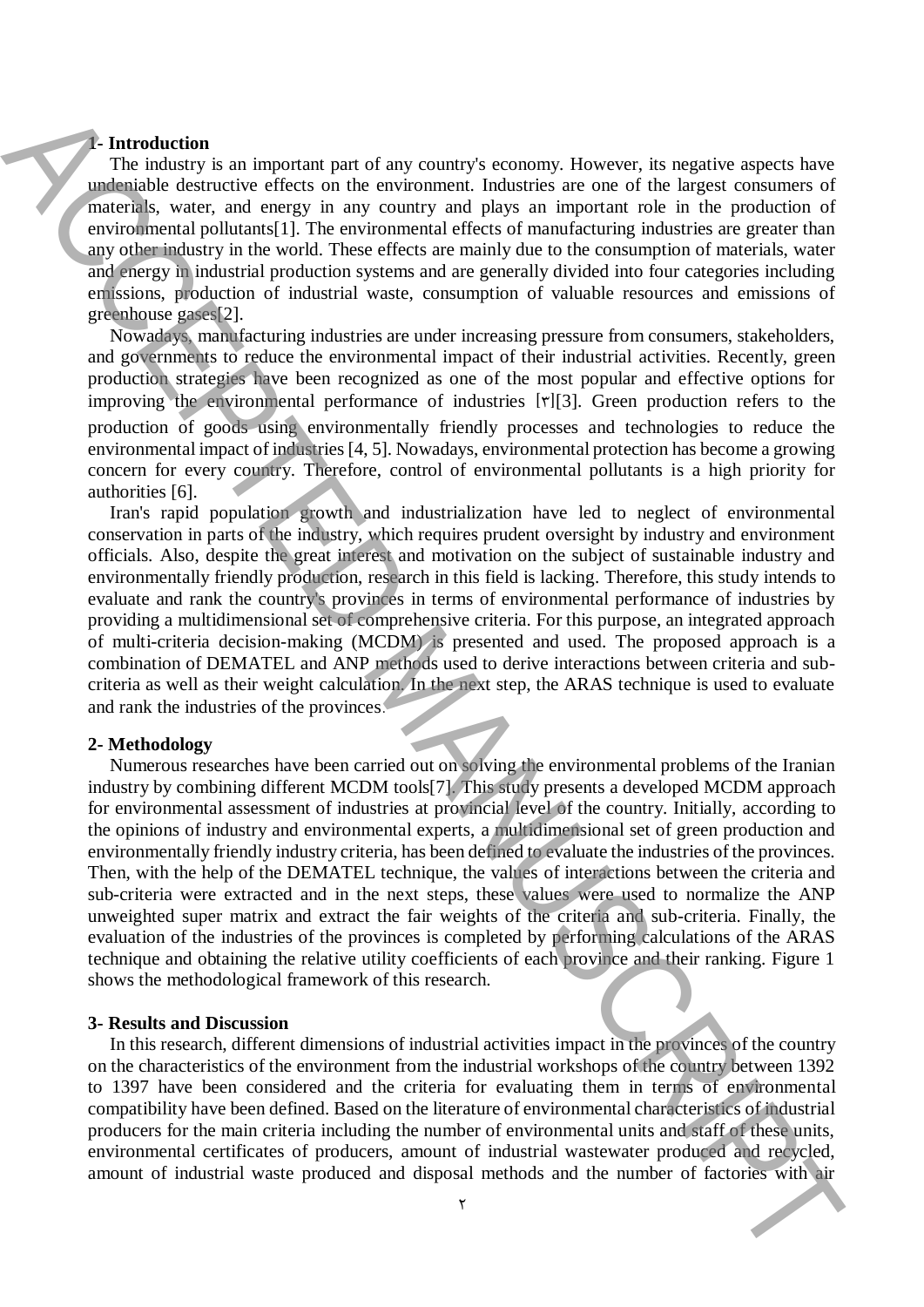pollution control equipment It has been considered at the provincial level. Thirteen criteria were proposed to evaluate the industries of the provinces in terms of environmental compatibility (green production) with the help of the experiences of experts in the field of industry and environment.



These criteria are classified into four dimensions including environmental characteristics, air quality control, industrial wastewater management, and industrial waste management. For example, it is clear that the three most important eco-criteria based on more weight include the ratio of the number of industrial workshops with a valid environmental certificate to the total number of workshops (0.185), the ratio of workshops with air pollution control equipment to the total number of workshops (0.105) And the ratio of the number of workshops with industrial waste to sanitary landfill to the total number of workshops with waste (0.089).

The results of calculating the values of relative utility coefficients for 31 provinces of the country, obtained from the ARAS technique in different dimensions and general condition (13 criteria) can be seen in the table below. A higher coefficient for a province indicates a better situation for that province compared to other provinces in terms of environmentally friendly industry. In general, Bushehr, North Khorasan, and Khuzestan provinces were in the first to third ranks with coefficients of 0.488, 0.412, and 0.401, respectively. In general, it can be concludedthat the northwestern and southwestern provinces are in a better position than In terms of environmental performance, they have industries.

**Table 1: Relative utility coefficients and ranking of provinces**

| Ilam | Chaharmahal | Ardabil | Kohgiluyeh | Zanjan | Khuzestan | Khorasan-<br>SH. | Bushehr | Province /<br><b>Coefficients</b> |
|------|-------------|---------|------------|--------|-----------|------------------|---------|-----------------------------------|
| 352  | 357         | 357     | 363        | 382    | 401       | 412              | 488     | Total utility<br>coefficient      |
| 8    |             |         |            |        |           |                  |         | Overall rank of<br>the province   |
|      |             |         |            |        |           |                  |         |                                   |

| Markazi | Kordestan | Esfahan | Alborz | Khorasan-<br>JO | Azarbaijan -<br>- | Kerman | Lorestan | <b>Province</b> /<br><b>Coefficients</b> |
|---------|-----------|---------|--------|-----------------|-------------------|--------|----------|------------------------------------------|
| 227     | 228       | 246     | 278    | 287             | 297               | 306    | 318      | Total utility<br>coefficient             |